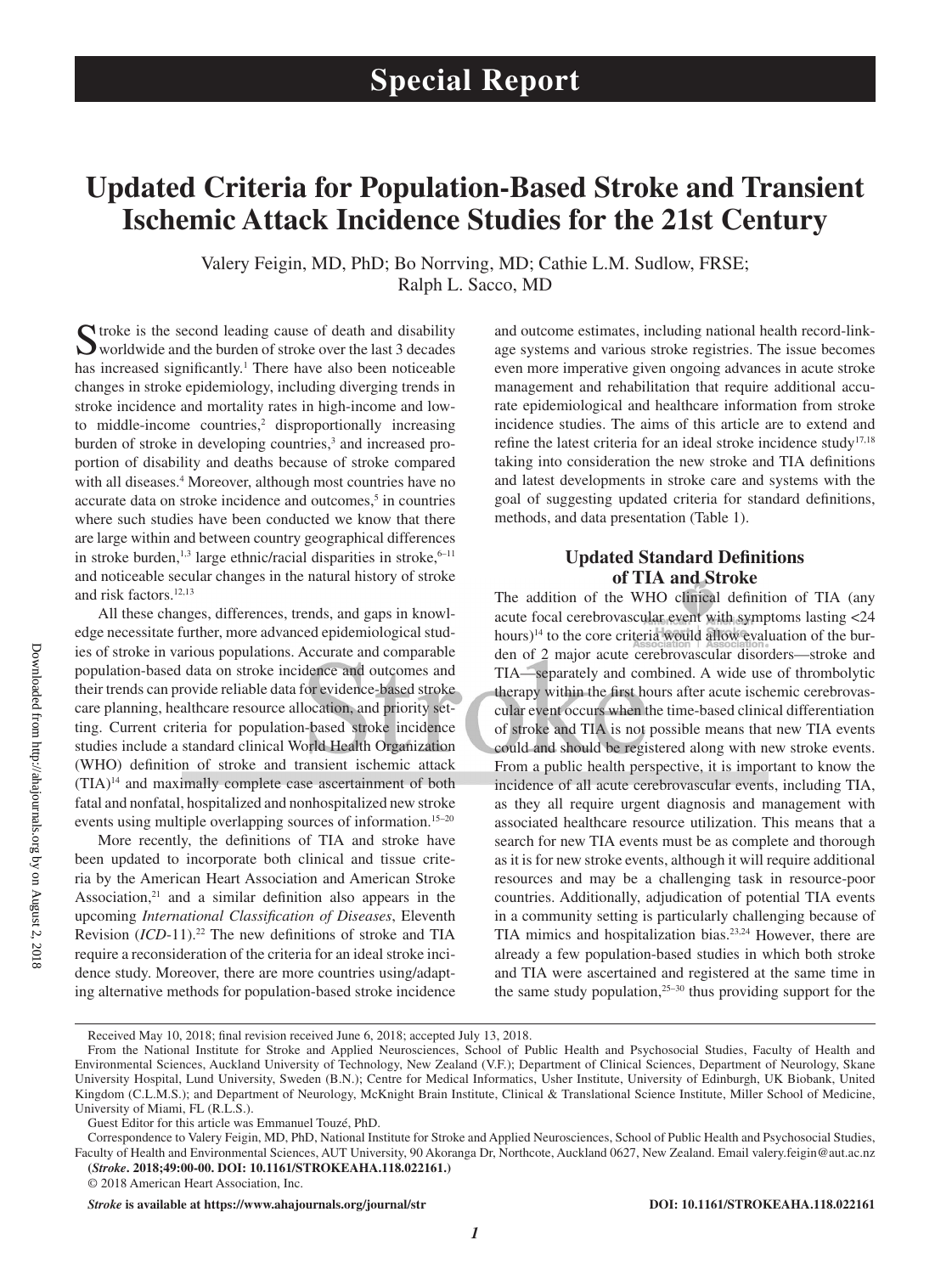| <b>Domains</b>              | <b>Core Criteria for Basic Studies</b>                                                                                                                                               | <b>Supplementary Criteria for Advanced Studies</b>                                                                                                                                                                 |  |
|-----------------------------|--------------------------------------------------------------------------------------------------------------------------------------------------------------------------------------|--------------------------------------------------------------------------------------------------------------------------------------------------------------------------------------------------------------------|--|
| <b>Standard definitions</b> | WHO clinical definition of stroke                                                                                                                                                    | AHA/ASA/ICD-11 clinical and tissue definition of stroke*                                                                                                                                                           |  |
|                             | WHO clinical definition of TIA*                                                                                                                                                      | TIA without evidence of brain infarct*                                                                                                                                                                             |  |
|                             | At least 80% CT/MRI verification of the diagnosis of ischemic<br>stroke, intracerebral hemorrhage, and subarachnoid<br>hemorrhage within the first week of stroke onset              | At least 80% DW-MRI for tissue-based distinction of TIA and<br>stroke for events resolving within first 24 h of the onset*                                                                                         |  |
|                             | First-ever-in-a-lifetime stroke or TIA                                                                                                                                               | Classification of ischemic stroke, intracerebral<br>hemorrhage, and subarachnoid hemorrhage into etiologic<br>and anatomic groups*                                                                                 |  |
|                             |                                                                                                                                                                                      | Stroke severity by NIHSS or similar*                                                                                                                                                                               |  |
|                             |                                                                                                                                                                                      | Recurrent stroke and TIA*                                                                                                                                                                                          |  |
| <b>Standard methods</b>     | Complete, population-based case ascertainment,<br>based on multiple overlapping sources of information (hospitals,<br>outpatient clinics, general practitioners, death certificates) | Ascertainment of patients with TIA, recurrent strokes, and those<br>referred for brain, carotid, or cerebral vascular imaging                                                                                      |  |
|                             | Prospective study design                                                                                                                                                             | Hot pursuit of cases                                                                                                                                                                                               |  |
|                             | Large, well-defined, and stable population, allowing at least<br>100 000 person-years of observation                                                                                 | Direct assessment of underascertainment by regular<br>checking of general practitioners' databases and hospital<br>admissions for acute vascular problems and cerebrovascular<br>imaging studies and interventions |  |
|                             | Reliable method for estimating denominator (census data<br>$\leq$ 5-y-old)                                                                                                           | Capture-recapture estimates of the completeness of case<br>ascertainment*                                                                                                                                          |  |
|                             | Follow-up of patients' vital status for at least 1 mo                                                                                                                                | Follow-up of stroke and TIA patients' functional status for at<br>least 3 mo*                                                                                                                                      |  |
|                             |                                                                                                                                                                                      | Collecting data on stroke risk factors and quality<br><b>Health</b> acute care*                                                                                                                                    |  |
| Standard data presentation  | Complete calendar years of data; $\leq$ 5 y of data averaged<br>together                                                                                                             | Data on old (WHO) and new (AHA/ASA/ICD-11) stroke and TIA<br>estimates presented separately*                                                                                                                       |  |
|                             | Men and women presented separately                                                                                                                                                   | Data also presented by major ethnic/racial groups*                                                                                                                                                                 |  |
|                             | Mid-decade 10- or 5-y age bands (eg, 55 to 64 y) used in<br>publications, including oldest age group (≥85 y)                                                                         |                                                                                                                                                                                                                    |  |
|                             | 95% CI around rates                                                                                                                                                                  |                                                                                                                                                                                                                    |  |
|                             | STROND guidelines for reporting*                                                                                                                                                     |                                                                                                                                                                                                                    |  |

AHA/ASA indicates American Heart Association/American Stroke Association; CT, computed tomography; DW-MRI, MRI with diffusion-weighted sequences; ICD, International Classification of Diseases; MRI, magnetic resonance imaging; NIHSS, National Institutes of Health Stroke Scale; STROND, Standards of Reporting of Neurological Disorders; TIA, transient ischemic attack; and WHO, World Health Organization. \*New criteria.

Adapted from Feigin et al<sup>17</sup> with permission. Copyright © 2004, American Heart Association, Inc. Adapted from Feigin et al<sup>18</sup> with permission. Copyright © 2004, Elsevier.

feasibility of such joint stroke and TIA incidence studies in different populations.

Although it is crucial to keep using the previous WHO clinical definition of stroke (rapidly developing clinical signs of focal [or global] disturbance of cerebral function, lasting >24 hours or leading to death, with no apparent cause other than that of vascular origin) $14$  and TIA (a sudden onset of a focal neurological symptom and sign lasting <24 hours and caused by reversible cerebral ischemia)<sup>14</sup> in all epidemiological studies of stroke incidence to allow comparisons between different locations and over time (geographical and trends analysis), it is also important to include/add the new tissue-based definition of stroke and TIA in the latest epidemiological studies. Routine use of modern neuroimaging, vascular/cardiac, and other laboratory investigations has become

generally available in many hospitals/centers, thus allowing more precise etiologic and anatomic classifications of TIA, ischemic stroke, intracerebral hemorrhage, and subarachnoid hemorrhage.

In the new American Heart Association/American Stroke Association definition, ischemic stroke is defined on the basis of clinical and tissue criteria as brain, spinal cord, or retinal cell death attributable to ischemia, based on neuropathological, neuroimaging, and clinical evidence of permanent injury.31 Effectively, it includes formerly defined TIAs with neuroimaging evidence of ischemic brain lesion in the clinically relevant area of the brain and does not depend on the duration of neurological symptoms associated with the cerebrovascular ischemic event. TIA is now defined as transient episode of neurological dysfunction caused by focal brain,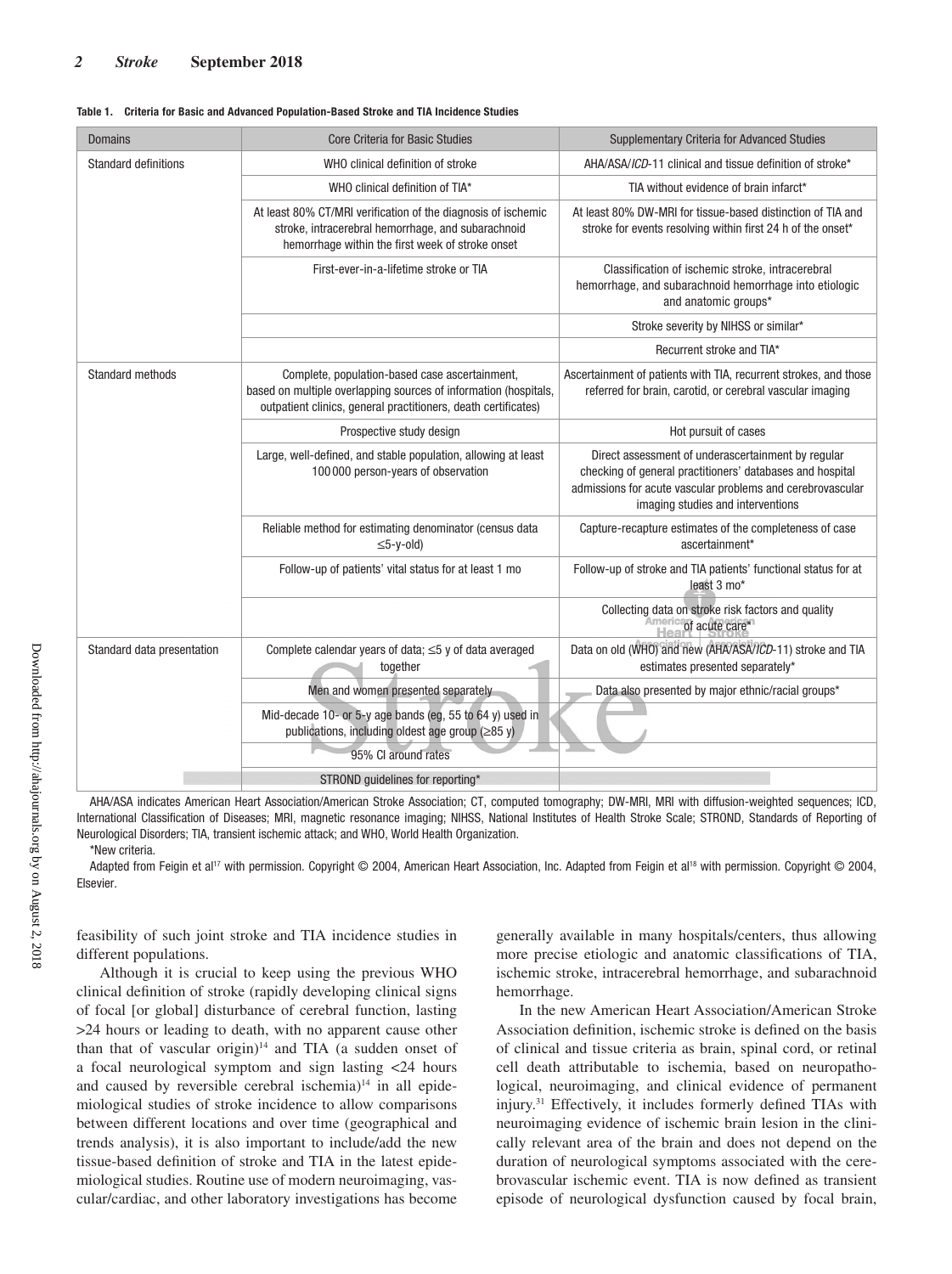spinal cord, or retinal ischemia, without acute infarction,<sup>21</sup> thereby eliminating the time-based components noted in the classical WHO definition.14 Moreover, the new American Heart Association/American Stroke Association definition for stroke included silent or subclinical tissue-based strokes that can only be detected with more sensitive brain imaging. Most population-based incidence studies would not be able to adequately enumerate silent strokes because of the need for advanced imaging and the inability to accurately determine the date of onset of such events.

In the upcoming *ICD-*11 at WHO (https://icd.who.int/ dev11/l-m/en), TIA is defined as transient episode of focal neurological dysfunction caused by focal brain ischemia without acute infarction in the clinically relevant area of the brain. Symptoms should resolve completely within 24 hours. Cerebral ischemic stroke is defined as acute focal neurological dysfunction caused by focal infarction at single or multiple sites of the brain. Evidence of acute infarction may come either from (1) symptom duration lasting >24 hours or (2) neuroimaging or other technique in the clinically relevant area of the brain. The term does not include infarction of the retina. Although the *ICD*-11 definitions of stroke and TIA do not include monocular blindness with transient ischemia of the retina or retinal infarct, to be consistent with previous epidemiological studies of stroke we recommend to register these retinal ischemic events. The WHO *ICD*-11 definition of stroke requires the presence of acute neurological dysfunction and encompasses the entities cerebral ischemic stroke, intracerebral hemorrhage, subarachnoid hemorrhage, and stroke not known to be ischemic or hemorrhagic. In the WHO *ICD*-11 definition, silent cerebral infarcts and microinfarcts are not included in the definition of stroke.

Both new definitions require more advanced neuroimaging or neuropathological confirmation of infarction. Computerized tomography is less sensitive to detection of small ischemic lesions than magnetic resonance imaging with diffusion-weighted sequences, which is more likely to detect an acute lesion in the clinically relevant area. Increasing use of magnetic resonance imaging with diffusion-weighted sequences will lead to transient cerebral events labeled as TIAs under the classical WHO definition being called cerebral ischemic strokes under the WHO *ICD*-11 definition.

According to the American Heart Association/American Stroke Association stroke definitions, intracerebral hemorrhage is defined as rapidly developing clinical signs of neurological dysfunction attributable to a focal collection of blood within the brain parenchyma or ventricular system that is not caused by trauma; and subarachnoid hemorrhage as rapid signs of neurological dysfunction and headache because of bleeding into the subarachnoid space (the space between the arachnoid membrane and pia mater of the brain or spinal cord), which is not caused by trauma. These definitions of intracerebral hemorrhage and subarachnoid hemorrhage are similar to the *ICD*-11 definitions.<sup>22</sup>

To allow meaningful comparison of epidemiological studies by stroke etiologic and anatomic subtypes and over time it is important to use standard and validated classification systems. Ischemic stroke can be further classified into 5 etiologic groups (large-artery atherosclerosis, cardioembolism, small-vessel occlusion, stroke of other determined etiology, and stroke of undetermined cause) according to the TOAST (Trial of Org 10172 in Acute Stroke Treatment) classification.32 If possible, stroke of undetermined cause can be further classified based on the extent of the diagnostic investigations into 3 groups:  $(1) \ge 2$  causes identified,  $(2)$  negative evaluation despite a complete investigation, and (3) incomplete diagnostic evaluation.32 The *ICD*-11 classification of cerebral ischemic stroke builds on the TOAST classification. Some studies have also proposed classifying a proportion of the infarcts of undetermined cause (cryptogenic strokes) with adequate diagnostic investigations as embolic stroke of undetermined source among those with nonlacunar syndromes without significant proximal arterial atherosclerosis or a definite cardioembolic source.<sup>33,34</sup> More recent etiologic classification schemes, such as the Clinical Classification System, have been developed with the aim of providing improvements in interobserver reliability and reducing the proportion of ischemic strokes attributed to undetermined cause.<sup>35,36</sup> Clinical anatomic subgroups have also been used to classify ischemic strokes into 5 anatomic groups (total anterior circulation syndrome, partial anterior circulation syndrome, lacunar syndrome, posterior circulation syndrome, and uncertain circulation syndrome) according to the Oxfordshire Community Stroke Project clinical classification.<sup>37</sup> This classification system provides less information on presumed cause, but is less dependent on the availability of data from brain and vascular imaging, giving it the advantage that almost all strokes can be assigned to a subtype. Better comparability of studies by stroke severity are achieved through use of a well-validated and widely used scales, such as the National Institutes of Health Stroke Scale (NIHSS).38 National Institutes of Health Stroke Scale score can be obtained either prospectively (if clearly present in medical files) or retrospectively based on clinical data obtained from medical files.<sup>39</sup> Such subtype classification and severity scoring systems are recommended to be used as supplementary criteria for an ideal stroke incidence and outcomes study.

Although categorization of different pathological types of stroke into various etiologic and anatomic groups might be very challenging in population-based epidemiological studies, especially in resource-poor countries, there have been several such studies accomplished in the past.<sup>40-49</sup> For example, if possible, intracerebral hemorrhages should be classified into lobar, deep, and infratentorial hemorrhages; whereas subarachnoid hemorrhages should be classified into aneurysmal and nonaneurysmal hemorrhages. These classifications help in the management, and predicting prognosis and planning secondary preventive measures, justifying their use in population-based stroke incidence studies. Such classification systems may also require the use of an adjudication committee to reduce bias and help minimize misclassification.23

#### **Suggested Supplementary Data Collection**

Suggested additional supplementary data collection also includes registration of recurrent TIA (because recurrent TIA has different management and prognostic significance); capture-recapture estimates to ascertain the completeness of stroke and TIA case ascertainment,<sup>50,51</sup> follow-up of stroke and TIA patients' functional status for at least 3 months (there is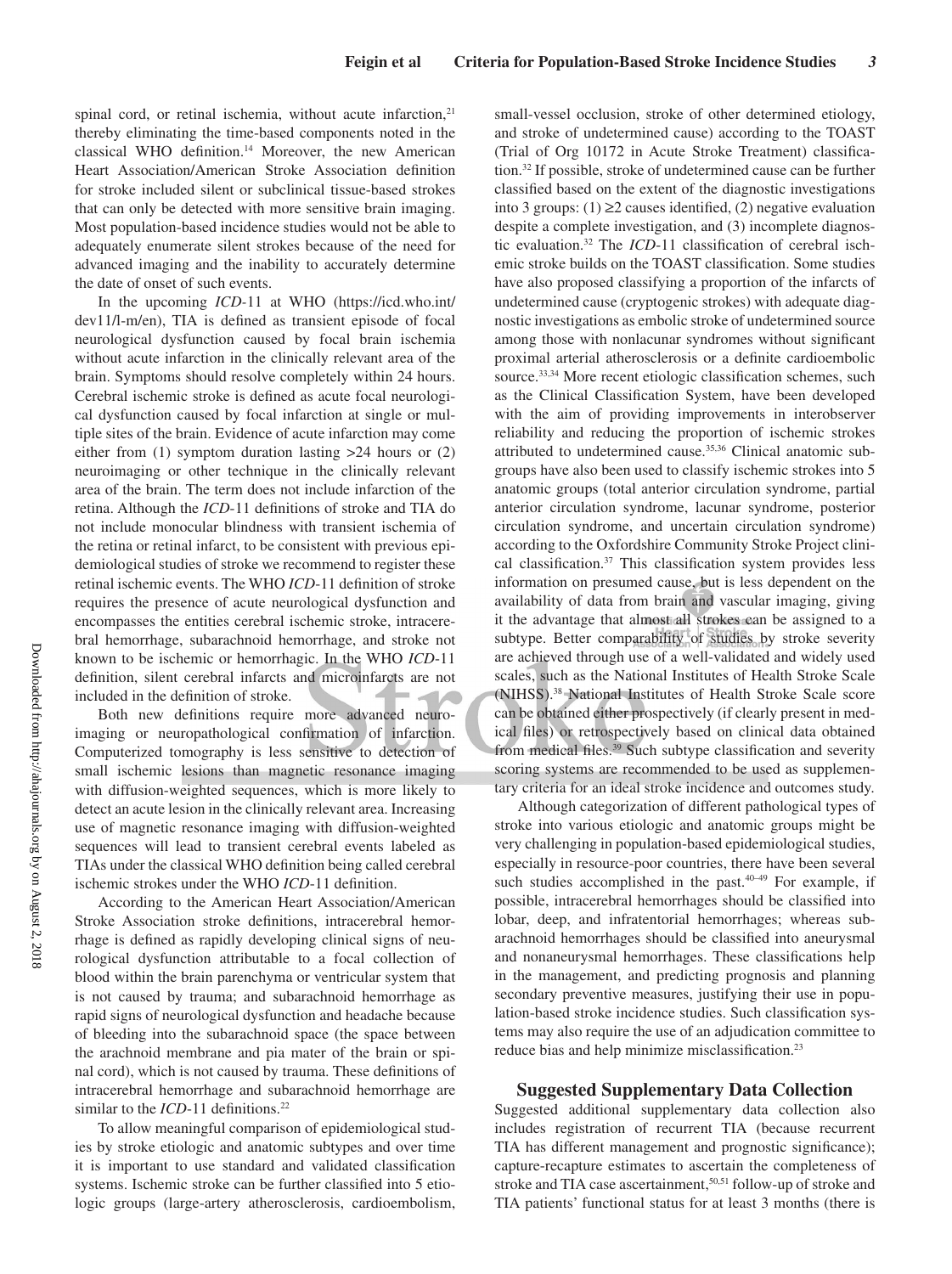

Figure. A basic population-based stroke and transient ischemic attack incidence study using door-to-door survey. Adapted from Feigin<sup>20</sup> with permission. Copyright © 2007, Elsevier.

evidence that 3-month disability, as measured by the modified Rankin Scale pre- and poststroke, is a strong independent predictor of long-term disability and mortality)<sup>52,53</sup>; and collecting data on risk factors among stroke and TIA patients to allow firmer conclusions to be drawn about the factors impacting the trends in incidence and outcomes as well as to reflect on the effect of trends in health policy on stroke and TIA outcomes.40,54 Complete, population-based case ascertainment, based on multiple overlapping sources of information (hospitals, outpatient clinics, general practitioners, death certificates) and high level of acute brain neuroimaging coverage, with an expert adjudication of the events is very important for the capture and diagnosis/classification of all new stroke and TIA cases $23$  based on both old (clinical) and new stroke and TIA definitions. The new definitions of stroke and TIA require the use of magnetic resonance imaging with diffusionweighted sequences for the precise distinction between TIA and ischemic stroke if the events are shorter than 24 hours, whereas for events lasting 24+ hours brain computed tomographic scanning is sufficient. Consistent with previous criteria for a population-based stroke incidence study,  $16-18$  we recommend that when magnetic resonance imaging with diffusion-weighted sequences is done for cerebrovascular events lasting <24 hours it must be done in less than a week at least 80% of the time. Reporting of proportions examined and timing of the examination with each technique is important for comparative purposes.

Given the prognostic importance of stroke for the subsequent development of cognitive decline and dementia, as well as its effect on quality of life and other health outcomes, it is also recommended to include additional validated

American American<br>measurements (eg, cognitive timpairment, daily activities, Americar quality of life, mood, socioeconomic status, and direct and indirect costs). Preferences should be given to the validated assessment tools that are easier (eg, over the phone) and faster to administer in stroke/TIA patients and their family caregivers. As quality and timing of acute stroke/TIA care are important determinants of their outcomes, it is also desirable to include some quality indicators of stroke care.<sup>55</sup> The choice and number of assessment tools to be used in a population-based stroke incidence study should be determined by the purpose of the study, expertise of study researchers, and available resources.

### **Updated Standard Methods of Case Ascertainment**

The standard methods for conducting population-based stroke incidence studies are also applicable for determining stroke incidence using either the WHO STEPS (STEPwise Approach to Surveillance) approach to stroke surveillance,<sup>19</sup> national registries (eg, record-linkage systems), or a special door-to-door survey<sup>20</sup> (Figure). These survey methods require use of instruments that allow clinical ascertainment of nonhospitalized and nonfatal stroke and TIA events among study participants and include a validated verbal-autopsy technique for fatal events (interviewing family members and relevant health professionals about the circumstances of a death after the event over the last couple of years). Such doorto-door surveys for studying stroke incidence have been successfully accomplished in Italy and China.56–58 Advantages of this approach include relatively low cost and simplicity (door-to-door survey is the most commonly used design of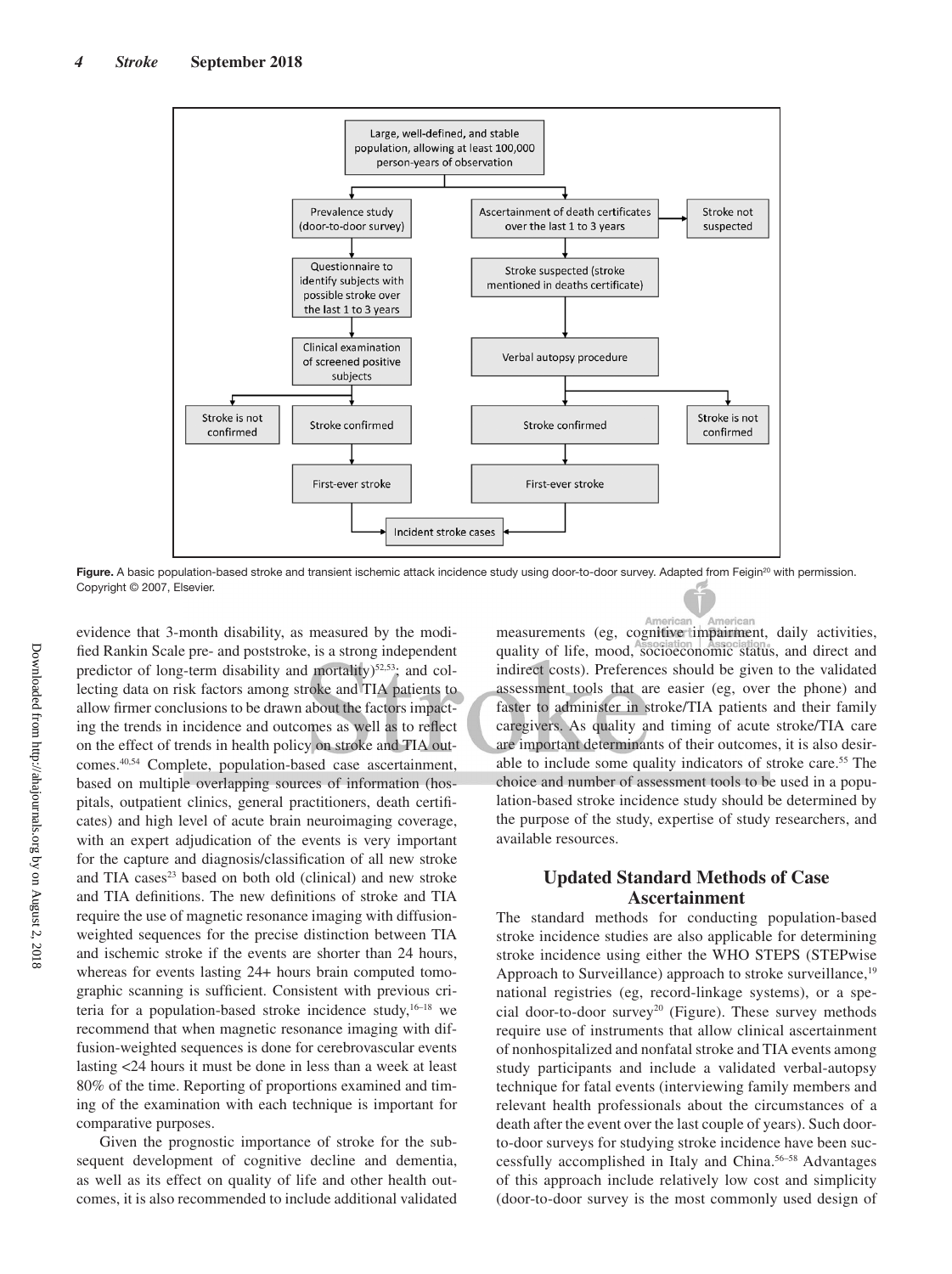stroke epidemiological studies in resource-poor settings). Disadvantages include the potential for underestimating incidence rates by missing very mild stroke cases, recall bias (although this can be minimized by restricting the period of recall to 3 years), and the need to study a large sample size.20 It should be emphasized that the WHO STEPS stroke surveillance can only be called a population-based study if it includes all 3 steps of the surveillance (hospital register, death certificates, and nonhospitalized case ascertainment in the catchment area). The updated classifications of TIA and stroke may also require greater access to advanced brain imaging to use classification systems that rely on tissuebased criteria for infarction and hemorrhage.

### **Updated Standard Data Presentation**

To allow comparisons between different stroke incidence studies and analysis of temporal trends, it is important to conduct a study in a way that (1) allows accommodation of both core and supplementary criteria and (2) follows standard guidelines for reporting study results, such as the Standards of Reporting of Neurological Disorders checklist (Table 2).<sup>59,60</sup> We suggest calling a study that meets both

| Section/Topic              | Recommendation                                                                                                                                                                                                                                                                                                                                                                                                                                                                                                                                                                                                                                                                                                                                                   |  |  |  |  |
|----------------------------|------------------------------------------------------------------------------------------------------------------------------------------------------------------------------------------------------------------------------------------------------------------------------------------------------------------------------------------------------------------------------------------------------------------------------------------------------------------------------------------------------------------------------------------------------------------------------------------------------------------------------------------------------------------------------------------------------------------------------------------------------------------|--|--|--|--|
| Title                      | Give the type of study design used using a widely recognized term.                                                                                                                                                                                                                                                                                                                                                                                                                                                                                                                                                                                                                                                                                               |  |  |  |  |
| Abstract                   | The abstract should give an accurate summary of how the study was conducted and the main findings.                                                                                                                                                                                                                                                                                                                                                                                                                                                                                                                                                                                                                                                               |  |  |  |  |
| Introduction               |                                                                                                                                                                                                                                                                                                                                                                                                                                                                                                                                                                                                                                                                                                                                                                  |  |  |  |  |
| Background                 | Details of the scientific rationale for the study should be reported.                                                                                                                                                                                                                                                                                                                                                                                                                                                                                                                                                                                                                                                                                            |  |  |  |  |
| Aims/objectives            | State the specific aims and objectives of the study.                                                                                                                                                                                                                                                                                                                                                                                                                                                                                                                                                                                                                                                                                                             |  |  |  |  |
| <b>Methods</b>             |                                                                                                                                                                                                                                                                                                                                                                                                                                                                                                                                                                                                                                                                                                                                                                  |  |  |  |  |
| Study design               | Give a full description of the study design, and what criteria it meets to be called a population-based study.                                                                                                                                                                                                                                                                                                                                                                                                                                                                                                                                                                                                                                                   |  |  |  |  |
| Setting                    | Clearly defined (usually, but not always, on a geographic basis), and stable, with reliable information on in- and out-migration.                                                                                                                                                                                                                                                                                                                                                                                                                                                                                                                                                                                                                                |  |  |  |  |
| Source population          | Description of how all eligible members of the population were identified and through what data sources (eg, hospitals, outpatient<br>clinics, death certificates). Source of data used for the study (eg, administrative database, medical records). If administrative database<br>used algorithms for data extraction should be described. Description of the rate of hospital admission. Details of healthcare system in<br>the country (study region) where the study was conducted (eq. public versus private healthcare system). Description of how a person<br>with stroke or TIA is referred in the country (study region) where the study was conducted. Description and characteristics of response<br>rate/dropouts and exclusion rate if applicable. |  |  |  |  |
| Study participants         | Definition of stroke and TIA is clearly identified and presented in sufficient detail. Details of the sampling method are described<br>(are participants representative of the source population). Fully validated source of diagnosis or reference-standard criteria applied.<br>Definition and justification of disease severity (preferably using a standardized scale). Description of how types/subtypes of stroke/<br>TIA are distinguished (if relevant). Description of how completeness of case ascertainment was assessed. Description of whether<br>completeness of case ascertainment was adequate.                                                                                                                                                  |  |  |  |  |
| Ethical approval           | Details of ethics approval/informed consent/data governance should be reported.                                                                                                                                                                                                                                                                                                                                                                                                                                                                                                                                                                                                                                                                                  |  |  |  |  |
| Measurement                | Give details of how incidence was determined (based on timing of data collection either prospectively or retrospectively). Definition<br>and justification of timing of measurements. The data presented to some specified time period (usually whole years or person-time).<br>Raw numbers are reported in sufficient detail to calculate the appropriate rates (eq, by age or sex).                                                                                                                                                                                                                                                                                                                                                                            |  |  |  |  |
| <b>Statistical methods</b> | If rates have been standardized (eg, by age or sex), then the details of the standard population used should be given. If possible 2<br>standard populations should be used one with local relevance and the other to facilitate international comparisons. Description of any<br>assumptions made in the calculations should be reported. An explanation of how missing data were addressed in the analyses.                                                                                                                                                                                                                                                                                                                                                    |  |  |  |  |
| <b>Results</b>             |                                                                                                                                                                                                                                                                                                                                                                                                                                                                                                                                                                                                                                                                                                                                                                  |  |  |  |  |
| Main findings              | Consider a flow diagram that describes how participants were included in the study (useful to assess how a person with stroke/TIA is<br>referred). Give appropriate rates with their associated 95% CIs. Report results of any sensitivity analyses.                                                                                                                                                                                                                                                                                                                                                                                                                                                                                                             |  |  |  |  |
| <b>Discussion</b>          |                                                                                                                                                                                                                                                                                                                                                                                                                                                                                                                                                                                                                                                                                                                                                                  |  |  |  |  |
| Key findings               | Summarized the key findings in relation to the study aims and objectives.                                                                                                                                                                                                                                                                                                                                                                                                                                                                                                                                                                                                                                                                                        |  |  |  |  |
| Interpretation             | Interpret the results in the context of the evidence from other well-performed studies with similar designs and objectives. Reliability of<br>the estimates (ie, based on the reporting of the statistical methodology, and study design, measurement of key information).                                                                                                                                                                                                                                                                                                                                                                                                                                                                                       |  |  |  |  |
| Limitations                | Discuss potential limitations of the study. Include details of risk of bias (eg, selection bias), completeness of case ascertainment, and<br>data quality (assessment of its probability, size, and potential importance).                                                                                                                                                                                                                                                                                                                                                                                                                                                                                                                                       |  |  |  |  |
| Generalizability           | Discuss the external validity of the study findings. Are the results consistent with reviews of descriptive epidemiological studies on the<br>same topic that cover different settings?                                                                                                                                                                                                                                                                                                                                                                                                                                                                                                                                                                          |  |  |  |  |
| Implications               | Discuss implications of the research findings for practice and future research.                                                                                                                                                                                                                                                                                                                                                                                                                                                                                                                                                                                                                                                                                  |  |  |  |  |

| Table 2. Standards for Reporting Population-Based Stroke and TIA Incidence Studies |  |  |
|------------------------------------------------------------------------------------|--|--|
|                                                                                    |  |  |

TIA indicates transient ischemic attack.

Adapted from Bennett et al<sup>59</sup> with permission. Copyright © 2015, Karger Publishers.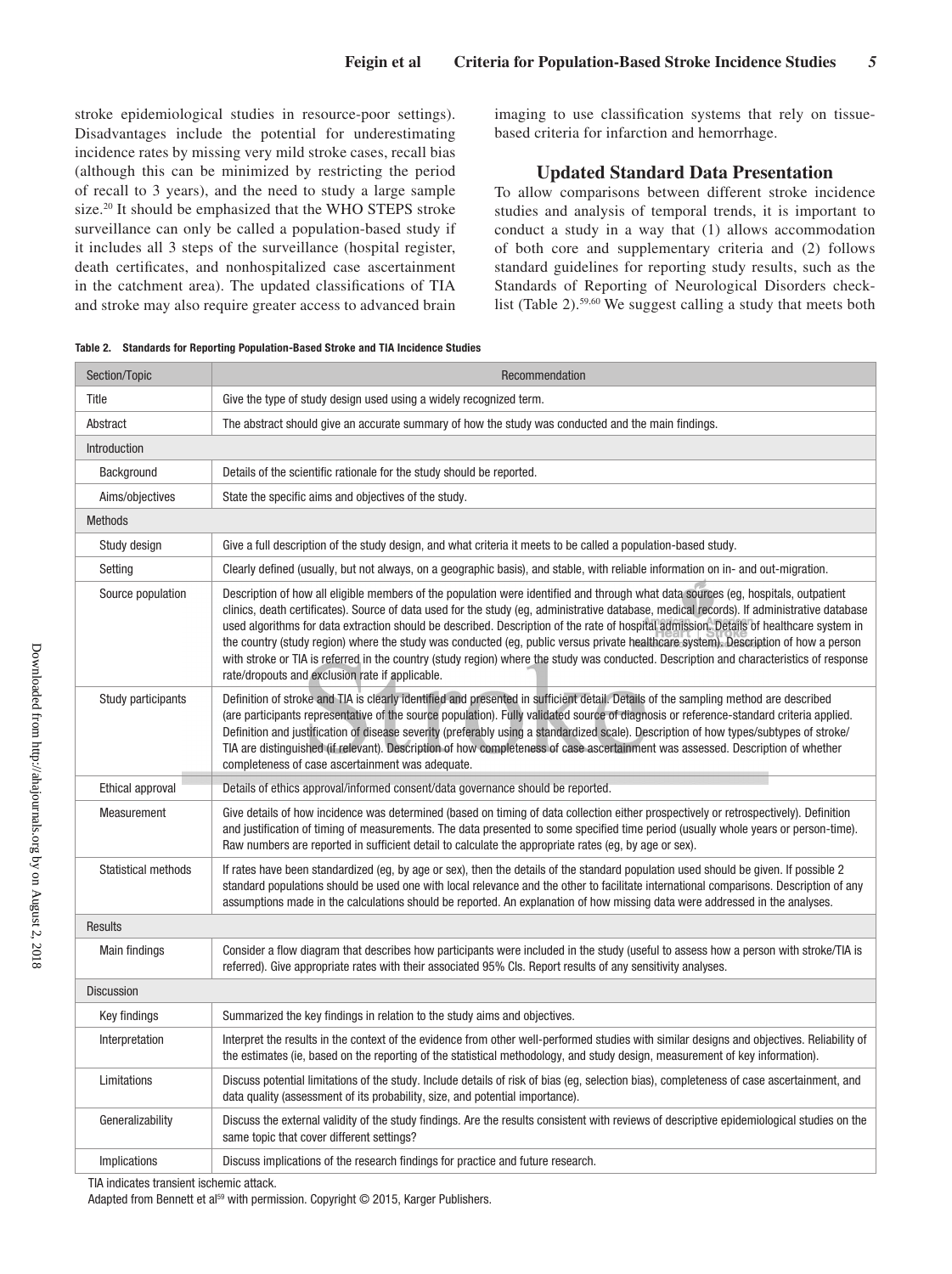core and supplementary criteria and standard data presentation (Tables 1 and 2) an advanced population-based stroke incidence study. However, such stroke incidence studies are expensive and require special expertise for their design and execution, which is particularly challenging in resource-poor countries. Therefore, studies that meet just basic criteria for a stroke incidence study set up by Malmgren et al<sup>15</sup> and then updated by Sudlow and Warlow<sup>16</sup> (including studies that accommodate all 3 WHO STEPS surveys and studies based on a special door-to-door survey, as explained above) remain acceptable as basic population-based stroke and TIA incidence studies. There is an obvious lack of even these studies in most parts of the world,<sup>5,26</sup> and even fewer populationbased stroke incidence studies exist on trends in stroke incidence and outcomes.

For stroke incidence studies that use the new definitions of stroke, data on TIA with or without neuroimaging evidence of brain infarct, data on stroke and TIA by age, sex, and ethnic/racial groups should be presented separately and combined. A checklist for standard data reporting is presented in Table 2.

#### **Impact and Implication of New Criteria**

As suggested by Sacco et al<sup>31</sup> changing the definition of stroke and TIA will have significant effects on stroke/TIA surveillance, burden estimates, and prognosis. As the new clinical and tissue-based stroke definition will include formerly diagnosed TIAs with evidence of brain lesion, the number of strokes will be increased, and overall stroke severity reduced. Preliminary estimates suggest that adopting this definition of stroke, for example, in the United States would lower annual incidence rates of TIA by 33%, but increase the rate of ischemic stroke by  $33\%$ .<sup>11,61</sup> It is likely that overall stroke severity will also be reduced by approximately the same amount. However, population-based studies in various populations adopting the new definitions of stroke and TIA are required to estimate the effect of changing stroke and TIA definitions on stroke and TIA incidence and outcomes and to provide new comparable estimates. It is our hope that the wider use of the updated alongside the classical criteria for populationbased stroke incidence studies will advance our knowledge on changing stroke epidemiology in the world and further facilitate evidence-based healthcare planning, priority setting, and resource allocation for people with acute cerebrovascular events, and, as a consequence, save millions of lives.

#### **Acknowledgments**

Dr Feigin prepared the first draft. Dr Norrving, C.L.M. Sudlow, and Dr Sacco reviewed and edited the draft and approved the final version of the article.

#### None.

# **Disclosures**

#### **References**

1. GBD 2015 Neurological Disorders Collaborator Group. Global, regional, and national burden of neurological disorders during 1990–2015: a systematic analysis for the Global Burden of Disease Study 2015. *Lancet Neurol*. 2017;16:877–897. doi: 10.1016/S1474-4422(17)30299-5

- 2. Feigin VL, Lawes CM, Bennett DA, Barker-Collo SL, Parag V. Worldwide stroke incidence and early case fatality reported in 56 population-based studies: a systematic review. *Lancet Neurol*. 2009;8:355–369. doi: 10.1016/S1474-4422(09)70025-0
- 3. Feigin VL, Krishnamurthi RV, Parmar P, Norrving B, Mensah GA, Bennett DA, et al; GBD 2013 Writing Group; GBD 2013 Stroke Panel Experts Group. Update on the global burden of ischemic and hemorrhagic stroke in 1990-2013: the GBD 2013 Study. *Neuroepidemiology*. 2015;45:161–176. doi: 10.1159/000441085
- 4. Global Burden of Disease Study 2013 Collaborators. Global, regional, and national incidence, prevalence, and years lived with disability for 301 acute and chronic diseases and injuries in 188 countries, 1990–2013: a systematic analysis for the Global Burden of Disease Study 2013. *Lancet*. 2015;386:743–800. doi: 10.1016/S0140-6736(15)60692-4
- 5. Thrift AG, Thayabaranathan T, Howard G, Howard VJ, Rothwell PM, Feigin VL, et al. Global stroke statistics. *Int J Stroke*. 2017;12:13–32. doi: 10.1177/1747493016676285
- 6. Gutierrez J, Williams OA. A decade of racial and ethnic stroke disparities in the United States. *Neurology*. 2014;82:1080–1082. doi: 10.1212/WNL.0000000000000237
- 7. Wang Y, Rudd AG, Wolfe CD. Age and ethnic disparities in incidence of stroke over time: the South London Stroke Register. *Stroke*. 2013;44:3298–3304. doi: 10.1161/STROKEAHA.113.002604
- 8. Sacco RL, Gardener H, Wang K, Dong C, Ciliberti-Vargas MA, Gutierrez CM, et al. Racial-ethnic disparities in acute stroke care in the Florida-Puerto Rico collaboration to reduce stroke disparities study. *J Am Heart Assoc*. 2017;6:e004073. doi: 10.1161/JAHA.116.004073
- 9. GBD 2016 Risk Factors Collaborators. Global, regional, and national comparative risk assessment of 84 behavioural, environmental and occupational, and metabolic risks or clusters of risks, 1990–2016: a systematic analysis for the Global Burden of Disease Study 2016. *Lancet*. 2017;390:1345–1422. doi: 10.1016/S0140-6736(17)32366-8
- 10. Feigin VL, Krishnamurthi RV, Barker-Collo S, McPherson KM, Barber PA, Parag V, et al; ARCOS IV Group. 30-year trends in stroke rates and outcome in Auckland, New Zealand (1981-2012): a multi-ethnic population-based series of studies. *PLoS One*. 2015;10:e0134609. doi: 10.1371/journal.pone.0134609
- 11. Ovbiagele B, Nguyen-Huynh MN. Stroke epidemiology: advancing our understanding of disease mechanism and therapy. *Neurotherapeutics*. 2011;8:319–329. doi: 10.1007/s13311-011-0053-1
- 12. Bogiatzi C, Hackam DG, McLeod AI, Spence JD. Secular trends in ischemic stroke subtypes and stroke risk factors. *Stroke*. 2014;45:3208– 3213. doi: 10.1161/STROKEAHA.114.006536
- McCarron MO, Davey Smith G, McCarron P. Secular stroke trends: early life factors and future prospects. *QJM*. 2006;99:117–122. doi: 10.1093/qjmed/hcl008
- 14. Aho K, Harmsen P, Hatano S, Marquardsen J, Smirnov VE, Strasser T. Cerebrovascular disease in the community: results of a WHO collaborative study. *Bull World Health Organ*. 1980;58:113–130.
- 15. Malmgren R, Warlow C, Bamford J, Sandercock P. Geographical and secular trends in stroke incidence. *Lancet*. 1987;2:1196–1200.
- 16. Sudlow CL, Warlow CP. Comparing stroke incidence worldwide: what makes studies comparable? *Stroke*. 1996;27:550–558.
- 17. Feigin VL, Carter K. Editorial comment–stroke incidence studies one step closer to the elusive gold standard? *Stroke*. 2004;35:2045–2047.
- 18. Feigin V, Hoorn SV. How to study stroke incidence. *Lancet*. 2004;363:1920. doi: 10.1016/S0140-6736(04)16436-2
- 19. Truelsen T, Bonita R, Jamrozik K. Surveillance of stroke: a global perspective. *Int J Epidemiol*. 2001;30(suppl 1):S11-S16.
- 20. Feigin VL. Stroke in developing countries: can the epidemic be stopped and outcomes improved? *Lancet Neurol*. 2007;6:94–97. doi: 10.1016/S1474-4422(07)70007-8
- 21. Easton JD, Saver JL, Albers GW, Alberts MJ, Chaturvedi S, Feldmann E, et al; American Heart Association; American Stroke Association Stroke Council; Council on Cardiovascular Surgery and Anesthesia; Council on Cardiovascular Radiology and Intervention; Council on Cardiovascular Nursing; Interdisciplinary Council on Peripheral Vascular Disease. Definition and evaluation of transient ischemic attack: a scientific statement for healthcare professionals from the American Heart Association/American Stroke Association Stroke Council; Council on Cardiovascular Surgery and Anesthesia; Council on Cardiovascular Radiology and Intervention; Council on Cardiovascular Nursing; and the Interdisciplinary Council on Peripheral Vascular Disease. The American Academy of Neurology affirms the value of this statement as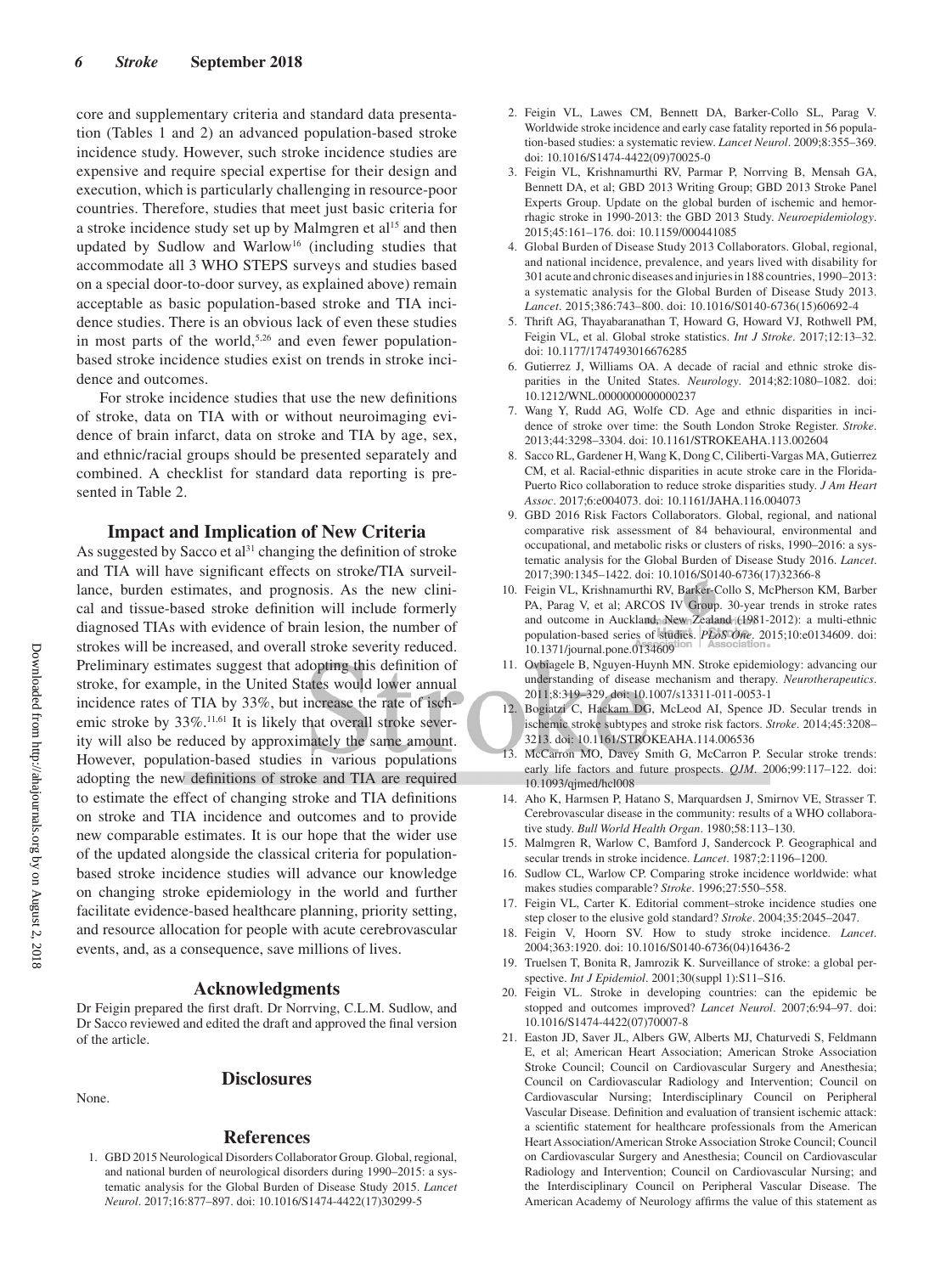an educational tool for neurologists. *Stroke*. 2009;40:2276–2293. doi: 10.1161/STROKEAHA.108.192218

- 22. World Health Organization. ICD-11 Beta Draft (Mortality and Morbidity Statistics). https://icd.who.int/dev11/l-m/en. Accessed March 26, 2018.
- 23. Longstreth WT Jr, Gasca NC, Gottesman RF, Pearce JB, Sacco RL. Adjudication of transient ischemic attack and stroke in the multi-ethnic study of atherosclerosis. *Neuroepidemiology*. 2018;50:23–28. doi: 10.1159/000486174
- 24. Nadarajan V, Perry RJ, Johnson J, Werring DJ. Transient ischaemic attacks: mimics and chameleons. *Pract Neurol*. 2014;14:23–31. doi: 10.1136/practneurol-2013-000782
- 25. Rothwell PM, Coull AJ, Silver LE, Fairhead JF, Giles MF, Lovelock CE, et al; Oxford Vascular Study. Population-based study of event-rate, incidence, case fatality, and mortality for all acute vascular events in all arterial territories (Oxford Vascular Study). *Lancet*. 2005;366:1773–1783. doi: 10.1016/S0140-6736(05)67702-1
- 26. Barber PA, Krishnamurthi R, Parag V, Anderson NE, Ranta A, Kilfoyle D, et al; ARCOS IV Study Group. Incidence of transient ischemic attack in Auckland, New Zealand, in 2011 to 2012. *Stroke*. 2016;47:2183–2188. doi: 10.1161/STROKEAHA.116.014010
- 27. Bahit MC, Coppola ML, Riccio PM, Cipriano LE, Roth GA, Lopes RD, et al. First-ever stroke and transient ischemic attack incidence and 30-day case-fatality rates in a population-based study in Argentina. *Stroke*. 2016;47:1640–1642. doi: 10.1161/STROKEAHA.116.013637
- 28. Fonseca PG, Weiss PA, Harger R, Moro CH, Longo AL, Gonçalves AR, et al. Transient ischemic attack incidence in joinville, Brazil, 2010: a population-based study. *Stroke*. 2012;43:1159–1162. doi: 10.1161/STROKEAHA.111.645101
- 29. Cancelli I, Janes F, Gigli GL, Perelli A, Zanchettin B, Canal G, et al. Incidence of transient ischemic attack and early stroke risk: validation of the ABCD2 score in an Italian population-based study. *Stroke*. 2011;42:2751–2757. doi: 10.1161/STROKEAHA.110.612705
- 30. Béjot Y, Brenière C, Graber M, Garnier L, Durier J, Blanc-Labarre C, et al. Contemporary epidemiology of transient ischemic attack in Dijon, France (2013-2015). *Neuroepidemiology*. 2017;49:135–141. doi: 10.1159/000484638
- 31. Sacco RL, Kasner SE, Broderick JP, Caplan LR, Connors JJ, Culebras A, et al; American Heart Association Stroke Council; Council on Cardiovascular Surgery and Anesthesia; Council on Cardiovascular Radiology and Intervention; Council on Cardiovascular and Stroke Nursing; Council on Epidemiology and Prevention; Council on Peripheral Vascular Disease; Council on Nutrition, Physical Activity and Metabolism. An updated definition of stroke for the 21<sup>st</sup> century: a statement for healthcare professionals from the American Heart Association/American Stroke Association. *Stroke*. 2013;44:2064–2089. doi: 10.1161/STR.0b013e318296aeca
- 32. Adams HP Jr, Bendixen BH, Kappelle LJ, Biller J, Love BB, Gordon DL, et al. Classification of subtype of acute ischemic stroke. Definitions for use in a multicenter clinical trial. TOAST. Trial of Org 10172 in Acute Stroke Treatment. *Stroke*. 1993;24:35–41.
- 33. Hart RG, Diener HC, Coutts SB, Easton JD, Granger CB, O'Donnell MJ, et al; Cryptogenic Stroke/ESUS International Working Group. Embolic strokes of undetermined source: the case for a new clinical construct. *Lancet Neurol*. 2014;13:429–438. doi: 10.1016/S1474-4422(13)70310-7
- 34. Hart RG, Catanese L, Perera KS, Ntaios G, Connolly SJ. Embolic stroke of undetermined source: a systematic review and clinical update. *Stroke*. 2017;48:867–872. doi: 10.1161/STROKEAHA.116.016414
- 35. Ay H, Benner T, Arsava EM, Furie KL, Singhal AB, Jensen MB, et al. A computerized algorithm for etiologic classification of ischemic stroke: the Causative Classification of Stroke System. *Stroke*. 2007;38:2979– 2984. doi: 10.1161/STROKEAHA.107.490896
- 36. McArdle PF, Kittner SJ, Ay H, Brown RD Jr, Meschia JF, Rundek T, et al; NINDS SiGN Study. Agreement between TOAST and CCS ischemic stroke classification: the NINDS SiGN study. *Neurology*. 2014;83:1653– 1660. doi: 10.1212/WNL.0000000000000942
- 37. Lindley RI, Warlow CP, Wardlaw JM, Dennis MS, Slattery J, Sandercock PA. Interobserver reliability of a clinical classification of acute cerebral infarction. *Stroke*. 1993;24:1801–1804.
- 38. National Institute of Health, National Institute of Neurological Disorders and Stroke. Stroke Scale. https://www.ninds.nih.gov/sites/default/files/ NIH\_Stroke\_Scale\_Booklet.pdf. Accessed May 3, 2018.
- 39. Williams LS, Yilmaz EY, Lopez-Yunez AM. Retrospective assessment of initial stroke severity with the NIH Stroke Scale. *Stroke*. 2000;31:858–862.
- 40. Krishnamurthi RV, Barker-Collo S, Parag V, Parmar P, Witt E, Jones A, et al. Stroke incidence by major pathological type and ischemic subtypes in the Auckland regional community stroke studies: changes between 2002 and 2011. *Stroke*. 2018;49:3–10. doi: 10.1161/STROKEAHA.117.019358
- 41. Hajat C, Heuschmann PU, Coshall C, Padayachee S, Chambers J, Rudd AG, et al. Incidence of aetiological subtypes of stroke in a multi-ethnic population based study: the South London Stroke Register. *J Neurol Neurosurg Psychiatry*. 2011;82:527–533. doi: 10.1136/jnnp.2010.222919
- 42. Schulz UG, Rothwell PM. Differences in vascular risk factors between etiological subtypes of ischemic stroke: importance of population-based studies. *Stroke*. 2003;34:2050–2059. doi: 10.1161/01.STR.0000079818.08343.8C
- 43. Petty GW, Brown RD Jr, Whisnant JP, Sicks JD, O'Fallon WM, Wiebers DO. Ischemic stroke subtypes: a population-based study of incidence and risk factors. *Stroke*. 1999;30:2513–2516.
- 44. Kolominsky-Rabas PL, Weber M, Gefeller O, Neundoerfer B, Heuschmann PU. Epidemiology of ischemic stroke subtypes according to TOAST criteria: incidence, recurrence, and long-term survival in ischemic stroke subtypes: a population-based study. *Stroke*. 2001;32:2735–2740.
- 45. Palm F, Urbanek C, Wolf J, Buggle F, Kleemann T, Hennerici MG, et al. Etiology, risk factors and sex differences in ischemic stroke in the Ludwigshafen Stroke Study, a population-based stroke registry. *Cerebrovasc Dis*. 2012;33:69–75. doi: 10.1159/ 000333417
- 46. Corso G, Bottacchi E, Giardini G, Di Giovanni M, Meloni T, Pesenti Campagnoni M, et al. Epidemiology of stroke in northern Italy: the Cerebrovascular Aosta Registry, 2004-2008. *Neurol Sci*. 2013;34:1071– 1081. doi: 10.1007/s10072-012-1185-8
- 47. Díaz-Guzmán J, Egido JA, Gabriel-Sánchez R, Barberá-Comes G, Fuentes-Gimeno B, Fernández-Pérez C; IBERICTUS Study Investigators of the Stroke Project of the Spanish Cerebrovascular Diseases Study Group. Stroke and transient ischemic attack incidence rate in Spain: the IBERICTUS study. *Cerebrovasc Dis*. 2012;34:272– 281. doi: 10.1159/000342652
- 48. Leyden JM, Kleinig TJ, Newbury J, Castle S, Cranefield J, Anderson CS, et al. Adelaide stroke incidence study: declining stroke rates but many preventable cardioembolic strokes. *Stroke*. 2013;44:1226–1231. doi: 10.1161/STROKEAHA.113.675140
- 49. White H, Boden-Albala B, Wang C, Elkind MS, Rundek T, Wright CB, et al. Ischemic stroke subtype incidence among whites, blacks, and Hispanics: the Northern Manhattan Study. *Circulation*. 2005;111:1327– 1331. doi: 10.1161/01.CIR.0000157736.19739.D0
- 50. Taub NA, Lemic-Stojcevic N, Wolfe CD. Capture-recapture methods for precise measurement of the incidence and prevalence of stroke. *J Neurol Neurosurg Psychiatry*. 1996;60:696–697.
- 51. Tilling K, Sterne JA, Wolfe CD. Estimation of the incidence of stroke using a capture-recapture model including covariates. *Int J Epidemiol*. 2001;30:1351–1359; discussion 1359.
- 52. Ganesh A, Luengo-Fernandez R, Wharton RM, Gutnikov SA, Silver LE, Mehta Z, et al. Time course of evolution of disability and cause-specific mortality after ischemic stroke: implications for trial design. *J Am Heart Assoc*. 2017;6:e005788. doi: 10.1161/JAHA.117.005788
- 53. Eriksson M, Norrving B, Terént A, Stegmayr B. Functional outcome 3 months after stroke predicts long-term survival. *Cerebrovasc Dis*. 2008;25:423–429. doi: 10.1159/000121343
- 54. Rothwell PM, Coull AJ, Giles MF, Howard SC, Silver LE, Bull LM, et al; Oxford Vascular Study. Change in stroke incidence, mortality, case-fatality, severity, and risk factors in Oxfordshire, UK from 1981 to 2004 (Oxford Vascular Study). *Lancet*. 2004;363:1925–1933. doi: 10.1016/S0140-6736(04)16405-2
- 55. Lindsay P, Furie KL, Davis SM, Donnan GA, Norrving B. World Stroke Organization global stroke services guidelines and action plan. *Int J Stroke*. 2014;9(suppl A100):4–13. doi: 10.1111/ijs.12371
- 56. Rocca WA, Reggio A, Savettieri G, Salemi G, Patti F, Meneghini F, et al. Stroke incidence and survival in three Sicilian municipalities. Sicilian Neuro-Epidemiologic Study (SNES) Group. *Ital J Neurol Sci*. 1998;19:351–356.
- 57. Li SC, Schoenberg BS, Wang CC, Cheng XM, Bolis CL, Wang KJ. Cerebrovascular disease in the People's Republic of China: epidemiologic and clinical features. *Neurology*. 1985;35:1708–1713.
- 58. Wang W, Jiang B, Sun H, Ru X, Sun D, Wang L, et al; NESS-China Investigators. Prevalence, incidence, and mortality of stroke in China: results from a nationwide population-based survey of 480687 adults.